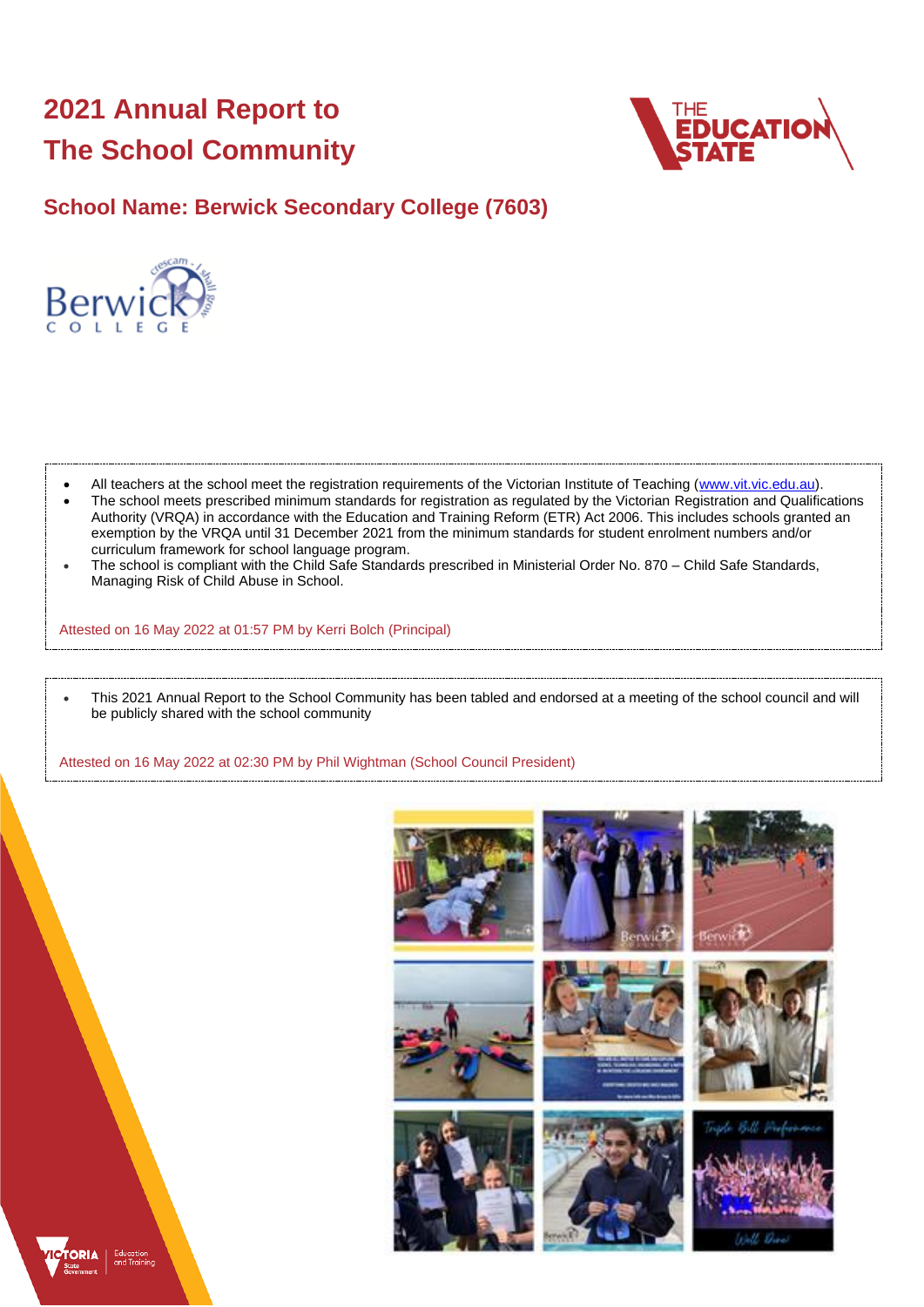

## How to read the Annual Report

### What does the *'About Our School'* commentary section of this report refer to?

The 'About our school' commentary provides a brief background on the school, an outline of the school's performance over the year and future directions.

The 'School Context' describes the school's vision, values and purpose. Details include the school's geographic location, size and structure, social characteristics, enrolment characteristics and special programs.

The 'Framework for Improving Student Outcomes (FISO)' section includes the improvement initiatives the school has selected and the progress they have made towards achieving them through the implementation of their School Strategic Plan and Annual Implementation Plan.

#### What does the *'Performance Summary'* section of this report refer to?

The Performance Summary includes the following:

#### **School Profile**

- student enrolment information
- the school's 'Student Family Occupation and Education' category
- a summary of parent responses in the Parent Opinion Survey, shown against the statewide average for Secondary schools
- school staff responses in the area of School Climate in the School Staff Survey, shown against the statewide average for Secondary schools

#### **Achievement**

- English and Mathematics for Teacher Judgements against the curriculum
- English and Mathematics for National Literacy and Numeracy tests (NAPLAN)
- all subjects for Victorian Certificate of Education (VCE) examinations

#### **Engagement**

Student attendance and engagement at school, including:

- how many Year 7 students remain at the school through to Year 10
- how many exiting students go on to further studies or full-time work

#### **Wellbeing**

Student responses to two areas in the Student Attitudes to School Survey:

- Sense of Connectedness
- Management of Bullying

Results are displayed for the latest year and the average of the last four years (where available). As NAPLAN tests were not conducted in 2020, the NAPLAN 4-year average is the average of 2018, 2019 and 2021 data in the 2021 Performance Summary.

#### Considering COVID-19 when interpreting the Performance Summary

The Victorian community's experience of COVID-19, including remote and flexible learning, had a significant impact on normal school operations in 2020 and 2021. This impacted the conduct of assessments and surveys. Readers should be aware of this when interpreting the Performance Summary.

For example, in 2020 and 2021 school-based surveys ran under changed circumstances, and NAPLAN was not conducted in 2020. Absence and attendance data during this period may have been influenced by local processes and procedures adopted in response to remote and flexible learning.

Schools should keep this in mind when using this data for planning and evaluation purposes.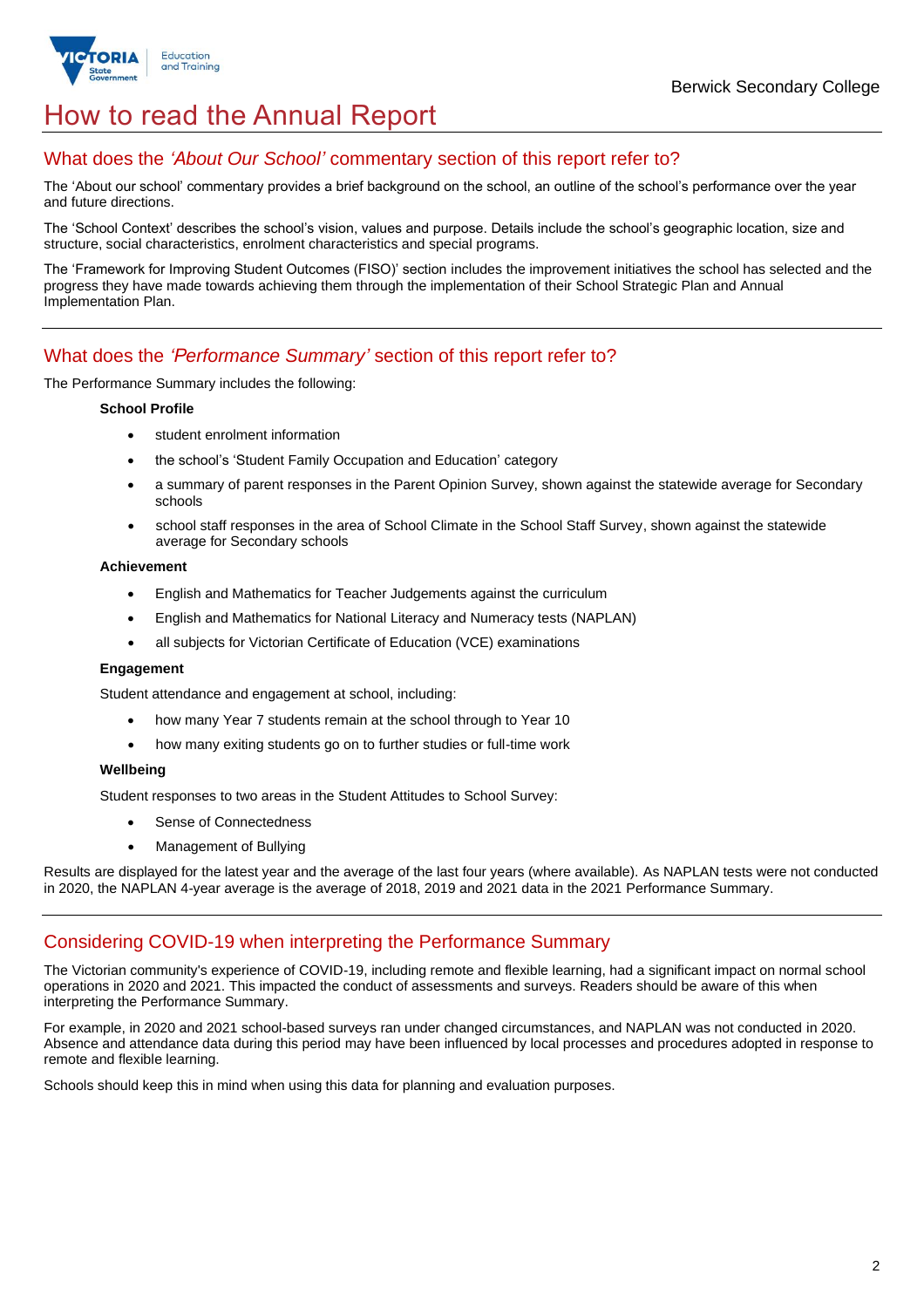

## How to read the Annual Report (continued)

#### What do *'Similar Schools'* refer to?

Similar Schools are a group of Victorian government schools with similar characteristics to the school.

This grouping of schools has been created by comparing each school's socio-economic background of students, the number of non-English speaking students and the school's size and location.

### What does *'NDP'* or '*NDA*' mean?

'NDP' refers to no data being published for privacy reasons or where there are insufficient underlying data. For example, very low numbers of participants or characteristics that may lead to identification will result in an 'NDP' label.

'NDA' refers to no data being available. Some schools have no data for particular measures due to low enrolments. There may be no students enrolled in some year levels, so school comparisons are not possible.

Note that new schools only have the latest year of data and no comparative data from previous years. The Department also recognises unique circumstances in Specialist, Select Entry, English Language, Community Schools and schools that changed school type recently, where school-to-school comparisons are not appropriate.

## What is the *'Victorian Curriculum'*?

The Victorian Curriculum F–10 sets out what every student should learn during his or her first eleven years of schooling. The curriculum is the common set of knowledge and skills required by students for life-long learning, social development and active and informed citizenship.

The Victorian Curriculum is assessed through teacher judgements of student achievement based on classroom learning.

The curriculum has been developed to ensure that school subjects and their achievement standards enable continuous learning for all students, including students with disabilities.

The 'Towards Foundation Level Victorian Curriculum' is integrated directly into the curriculum and is referred to as 'Levels A to D'.

'Levels A to D' may be used for students with disabilities or students who may have additional learning needs. These levels are not associated with any set age or year level that links chronological age to cognitive progress (i.e., there is no age expected standard of achievement for 'Levels A to D').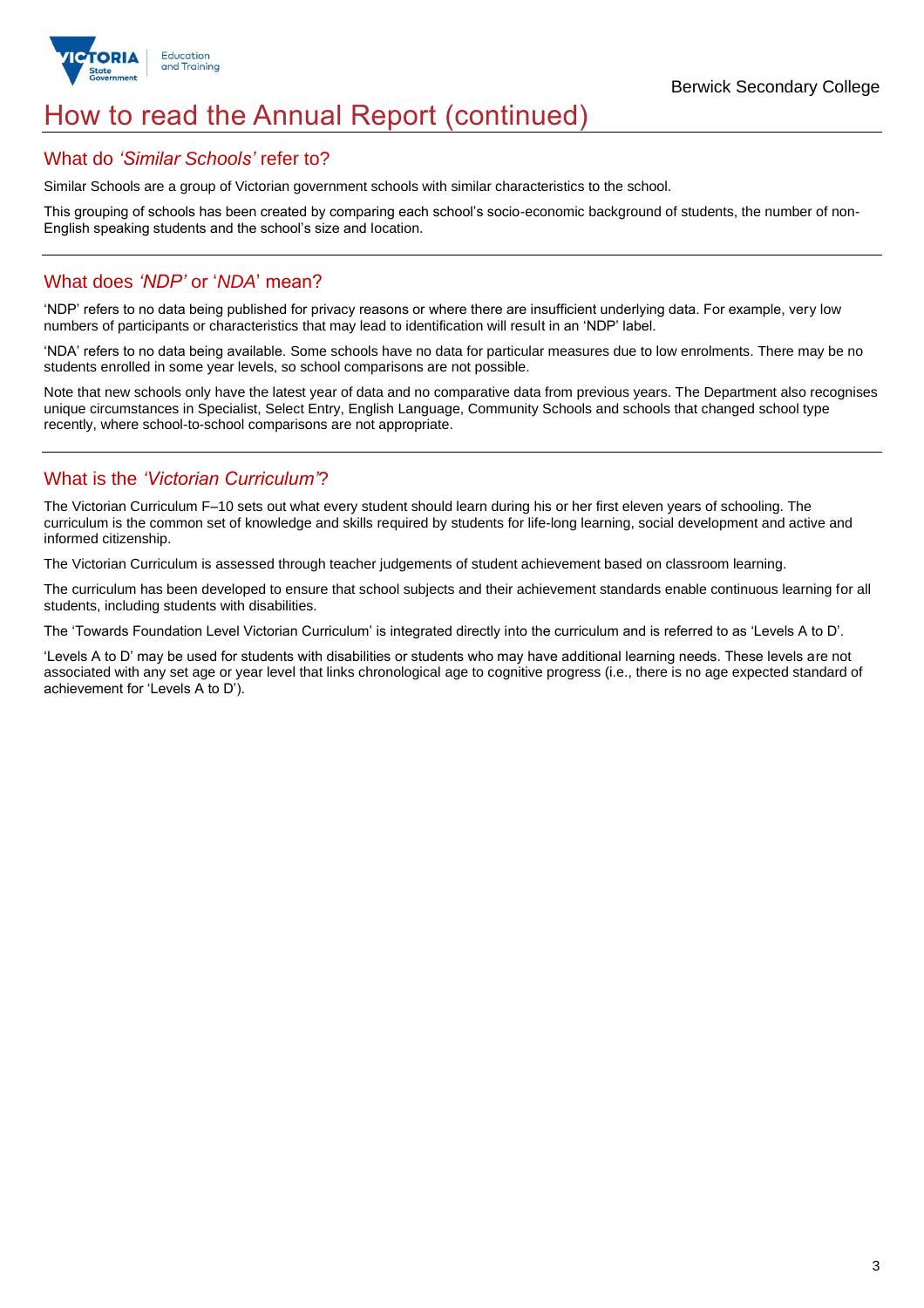



## **About Our School**

## School context

In 2021 our school motto 'Crescam', Latin for 'I shall grow', 'I shall increase' or 'I shall prosper' remained a touchstone for our learning community, and our experiences together provided us unique perspectives and the opportunity to learn and grow in new ways as a school community. I am very proud and grateful to our students, staff and families for the way they have responded and adapted to the frequent changes in teaching and learning this year.

Situated in the City of Casey, the high growth corridor of the South East, our College has a vibrant history in the Berwick community and global connections to alumni in a wide variety of fields. Berwick College is fortunate to have a number of specialist facilities including a Health and Wellbeing Centre, Performing Arts Centre, Music faculty with instrumental practice rooms, dance studio, hockey pitch, basketball stadium and fitness gym, with access to the Casey Athletics track, Edwin Flack oval and Leisure Centre. The College buildings are arranged by domain areas and include five science rooms, an Automotive workshop and a Technology Centre with engineering, building and construction areas which support Vocational Education and Training (VET) for our students.We have met with local members of parliament to discuss an extension to our basketball stadium to provide additional basketball courts in the City of Casey and we are hopeful of a positive outcome. We have also raised with members of parliament a future STEAM wing as outlined in our Master Plan.

We began the year focussing on IKEA: I - implementing with fidelity, K – knowing your students and their data, E – embedding our routines and A – allowing for the effects of 2020 which continued into 2021. The efforts of our students and staff to genuinely provide care and support to peers is commendable. Programs and strategies such as Literacy for Learning, increased moderation, masterclasses and the teacher/student mentor program all contributed to the strong improvement in VCE Median Study Scores, particularly in English. English leaders contributed to the work of the Victorian Association for the Teaching of English (VATE) and, as in previous years, several of our teaching staff built their capacity as senior teachers through becoming Victorian Curriculum and Assessment Authority (VCAA) examination assessors. Parent and student focus groups all strongly endorsed the College's performance. Our year 12 VCE students had the chance to attend their Orientation Day at Federation Uni and celebrated their final year of secondary education at Valedictory despite a very challenging year. Sharing in this unique experience brought a deeper level of camaraderie, community spirit, resilience and strength which will carry them into the next chapter of their lives. The whole staff commitment to strengthening student learning outcomes by embedding the College's instructional model, differentiated pedagogy, implementing evidence-based teaching and learning approaches and using multiple data sources in Professional Learning Communities has assisted in monitoring student growth and progress. I am grateful to our staff who acted as mentors, providing strong professional experience, guidance and development for 142 pre-service teachers as part of our partnership model with local universities.

Berwick College has a very supportive culture, one of growth that embodies our ICARE values; Inquiry, Co-operation, Achievement, Resilience and Empathy. When we operate every day under these values, ICARE, our school will flourish. In February we welcomed 10 new members of staff to our school community of 1664 students, 802 female and 862 male, including 308 new year 7 students, new students in years 8 - 12 and our year 12s (who enjoyed finally sitting on the steps in assemblies). The Student Family Occupation (SFO) index was 0.4179 and the Student Family Occupation Education (SFOE) index was 0.3747 in 2021. The staffing profile is made up of one principal, four assistant principals, 15 leading teachers, six learning specialists, classroom teachers and a business manager and includes instrumental teachers, a mental health practitioner, youth workers and learning and education support officers.

We were honoured and excited to be recognised and shortlisted in three categories of the Victorian Education Excellence Awards. We won the Outstanding Koorie Education Award, and our Learning Support Team and Business Manager were finalists. These awards recognise our inspirational teaching and support staff who improve the lives of our young people and go above and beyond the call of duty to deliver outstanding achievements for our students, community, and the Victorian government education system. Camps and tours, although an integral part of the College curriculum as they enable students to explore, extend and enrich their learning and their social skills development in a non-school setting, were not able to occur to their fullest extent in 2021. Before the evolving nature of COVID-19, students had the chance to compete at the annual Swimming and Athletics Carnivals and our Basketball Academy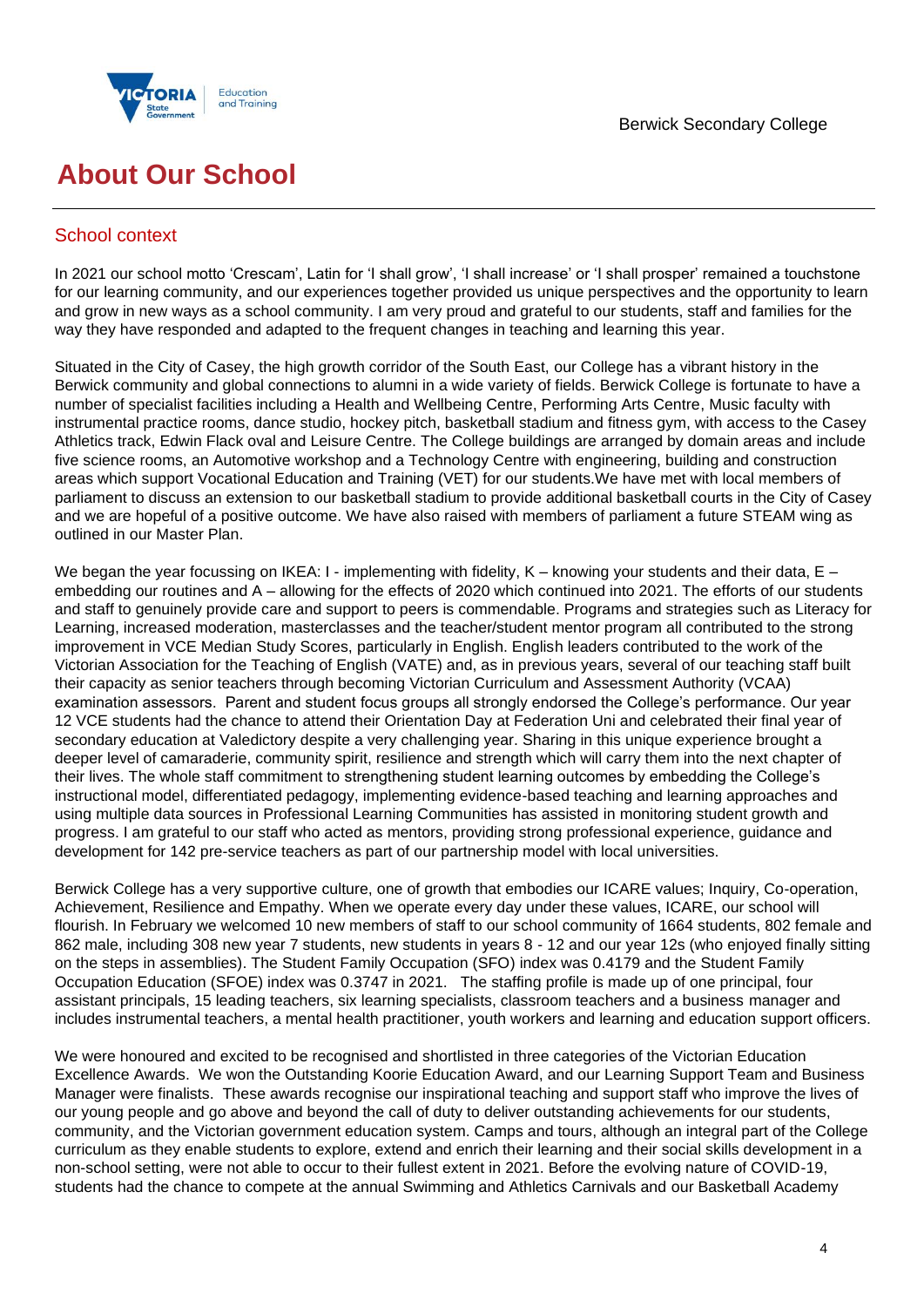

students were both gold and silver medallists. Our Technology and Media students were represented in the annual VCAA Top Designs exhibition.

Our college nurse and the Wellbeing Team, including our mental health practitioner and chaplain, moved into our new Health and Wellbeing Centre at the beginning of this year and this new facility is now being enjoyed by staff and students. The wider community also has access to consultation rooms and external counselling services. Student leadership roles give students the opportunity to actively participate in decision-making processes that affect their learning and school experience, which will enhance the overall college community, improve student connectedness and engagement and build pride in the College. We inducted 39 student leaders who joined our four College Captains to serve as College ambassadors.

The College's flexible learning program is available for students in years 9-12 who are interested in VET and structured workplace learning. The College has specialised Basketball and Dance Academies and a High Achievers' Program. Our Basketball Academy students are National Champions and won state titles again this year. Our teachers of the Indonesian language and their students enjoyed a visit from a diplomat from the Department of Foreign Affairs and Trade (DFAT) as a result of our highly successful Bridge School Partnership with St Nikolaus Lokon High School, Indonesia. Our Koorie Education Team and staff provided strong support to our 21 Indigenous students. The College aims to create a learning environment that respects, acknowledges and celebrates Indigenous culture through pedagogy and practice and through implementing the key actions of our Reconciliation Action Plan. A strong partnership between the College and the community enhances the learning of our students. Professional relationships with the wider community, such as our feeder primary schools, Casey Tech School, the City of Casey, Federation University, Chisholm Institute and the Trade Careers Centre, and organisations such as the Victoria Police, Defence Force Australia, Apprenticeships Australia, the Rotary Club of Berwick and local businesses, have been of enormous benefit to our College and are highly valued. Our Facebook page recognises and celebrates both present students and alumni and recently featured two past students who competed in the 2021 Tokyo Olympics.

As we look forward to 2022, I am proud that we have kept our actions and plans centred on 'improving the learning' for our students and we will continue to create the best learning opportunities for their future.

## Framework for Improving Student Outcomes (FISO)

Our Strategic Plan (2022 – 2025) tabled for Council members is the fruition of a rigorous review and complements the DET revised Framework for Improving Student Outcomes (FISO 2.0) which places learning and wellbeing at the centre of school improvement.

The 'Effective Approaches to Teaching Reading' Program, Communities of Practice (COP), Middle Years Literacy and Numeracy Support (MYLNS), Professional Learning Communities (PLC), Respectful Relationships, VCAL Community of Practice, and School Wide Positive Behaviour (SWPB) implementation have all been part of our work this year to improve student learning outcomes. The SWPB team was successful in obtaining the DET Silver Award and in 2022 will commence work towards Gold Certification. The Koorie Education Team will participate in the DET Self-Determination in Education Reform by hosting Campfire Conversations and will participate in the CNN Marrung Committee to continue to further empower Koorie learners, families, staff and the wider community.

Our staff continue to be heavily involved in implementing DET initiatives such as the 'HeadStart' Program which has successfully placed students in traineeships and apprenticeships. Berwick College is recognised for the provision of rich and varied pathways for all students. Led by our Careers department and our Student Learning Leaders and their assistants, course counselling sessions were conducted a little differently this year. Students received significant counselling in choosing a pathway suitable for their level of ability and career aspirations. Year 7 and 8 students create a careers e-portfolio (All About Me), year 9 students undertake formal testing using the Morrisby Profile and year 10 students conduct research activities based on career occupations. In year 11, students undertake career investigations using identified career target areas, which includes investigating future courses and/or training goals via VTAC or other relevant websites. Year 12 students prepare a career pathway plan in Term 1, then receive support to apply to their preferred pathway provider in employment or further education during Terms 3 and 4.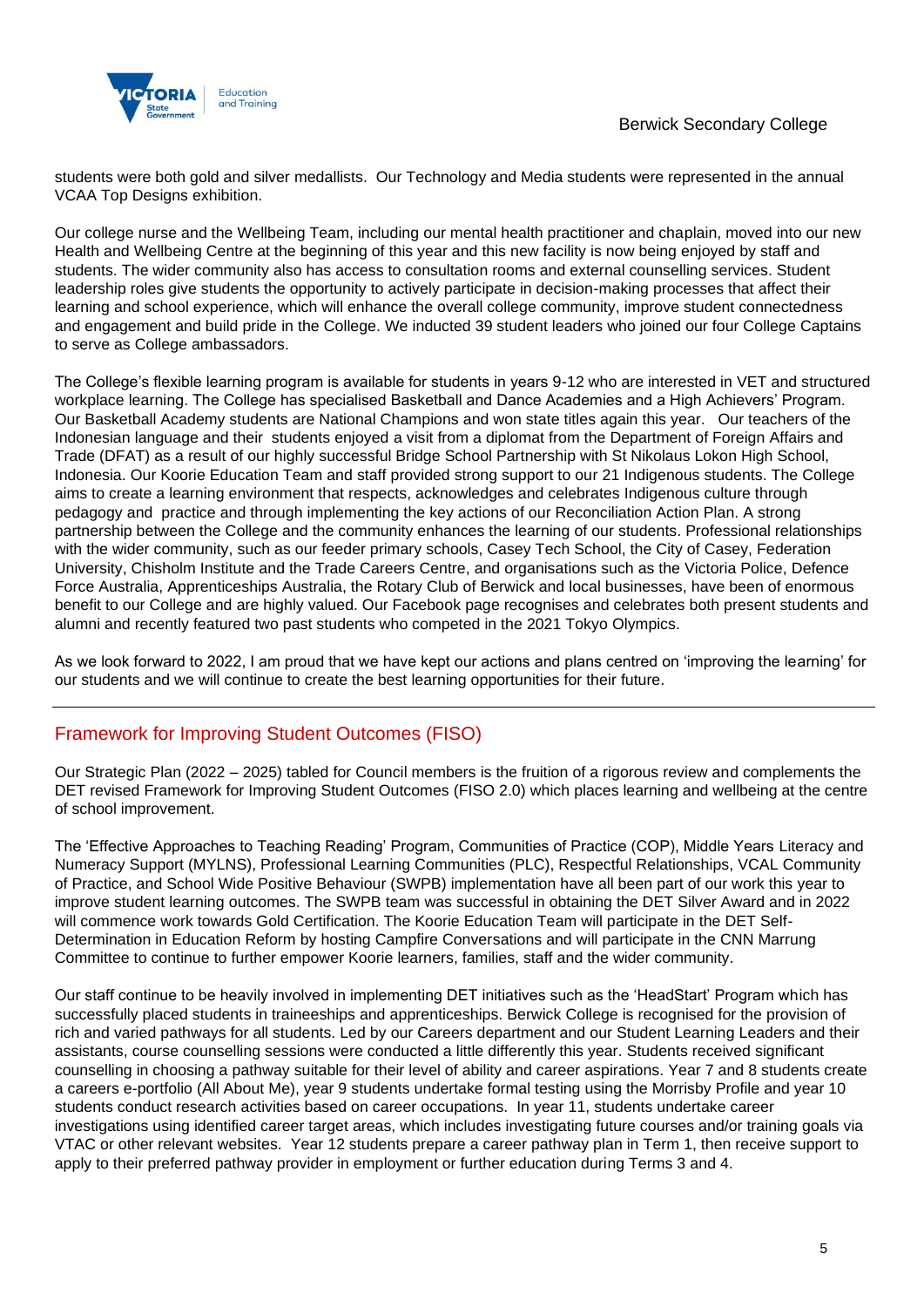

Looking to 2022, the School Review Panel recommended key directions that are reflected in the 2022 Annual Implementation Plan (AIP) which has a specific focus on Numeracy. In addition there will be an increased focus on attendance strategies and extending the College's comprehensive health and wellbeing programs.

### Achievement

In 2021 Berwick College continued work on its strategic plan goal of improving student learning outcomes with a specific focus on Literacy and Numeracy.

Victorian Certificate of Education (VCE) & Victorian Certificate of Applied Learning (VCAL)

In 2021, 141 scored and 204 total year 12 students undertook VCE and 65 year 11 students undertook at least one year 12 VCE unit across 29 subjects at Berwick College. In 2021, 53 year 12 students undertook the Senior VCAL certificate. The percentage of satisfactory VCE completions was 96% and for VCAL the completion rate was 86%. The percentage of student study scores at or above 40 was 6.4% which compares very favourably with like schools.

The top ranked student achieved an Australian Tertiary Admissions Rank (ATAR) of 96.65 with 6% of students achieving an ATAR of above 90, 20% above 80 and 35% over 70. One student achieved a perfect score in Media. In a very difficult year our students have been very successful with their destinations. 92.52% of all students who applied received an offer to University/TAFE. 16.82 % of students were fortunate enough to receive multiple offers due to the strength of their results and applications.

Students were successful in their placements into the following quality destinations:

- 72 University
- 34 TAFE
- 15 Deferred study
- 45 Working full time
- 25 Apprenticeship
- 13 Private providers including dance and music programs

Student learning in years 7 through to 10 continue to improve in both literacy and numeracy although the progress has been somewhat slower than expected. The school met their target of having more than 25% of students in year 9 attaining high growth in Reading however our remaining targets were not achieved.

Successful strategies that were used to support our students included dedicated classes and withdrawal groups for literacy support, staff mentors for year 12 students, the DET Tutor Initiative, DET MYLNS program provided to year 8 and 10 students, dedicated classes enrolled in the DET High-Ability program, DET Literacy for Learning training, review of VASS data and curriculum delivery with year 12 teachers, Effective Reading strategies incorporated in year 7 curriculum and Professional Learning Communities meeting as small groups to analyse and monitor student data using the Department's Improvement Cycle.

During the pandemic our community had to adapt in various ways. Our teachers and students were able to come together in online platforms to continue the teaching and learning. Many of these online practices were highly successful and have now been integrated into common practice. A continued cycle of review, adaption and implementation has continued to allow Berwick College to evolve and maintain its success.

In 2021, Berwick College supported our largest ever group of students under the Program for Students with a Disability (PSD). Despite the challenges presented with another year of remote learning, students were well assisted by Learning Support Officers who were recognised, for their contributions to improving learning, as finalists in the Victorian Education Excellence Awards - Outstanding Education Support. Individual Education Plans monitor the achievement of learning goals which are established and reviewed each term through Student Support Group meetings. The College continues to focus on creating an inclusive environment for all learners.

## Engagement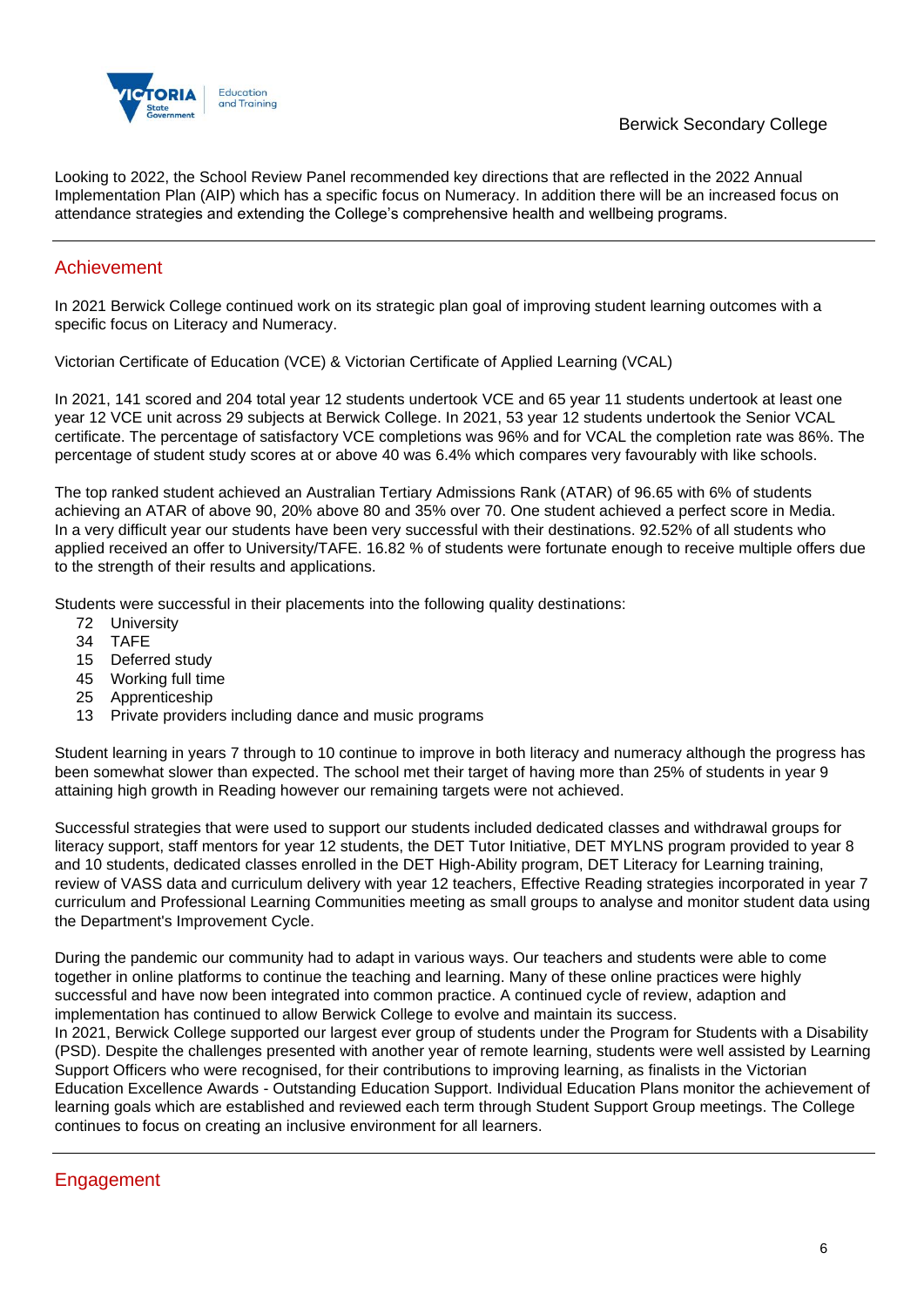

Student engagement at Berwick College remained strong with an emphasis on building positive relationships and ensuring that the individual learning needs of the students were met through promotion of attendance, retention in the same pastoral Learning Team, and a successful post school destination.

The College's vertical Learning Team structure consists of eight learning teams (including 63 home groups) with students ranging from years 7-11. The home group structure has evolved since returning from COVID's remote learning in 2021, into a horizontal model to target greater connectivity and specific intervention and support programs for students. This came about through students and staff being consulted and advocating for this model based on their return to school plan. All of this is underpinned by the College's 'ICARE' values: Inquiry, Co-operation, Achievement, Resilience, Empathy. Through each of these values the Home Group teacher forms a pivotal point of connection to the College for the student and parent.

Effective communication using Compass and the College's newsletter saw an increase in the engagement by our parent community in accessing school reports, attendance and assessment data. The College actively continued to maintain its connection to the community through online information evenings, virtual seminars and the official Facebook page. Regular contact was maintained to inform the community of the College's management of COVID-19 and the access to remote learning support for parents and students.

Student Engagement is measured by the Student Attitude to School Survey and the specific factor of Student Connectivity. The overall 2021 results show a slight decline from 2020, which was evident through two years of remote learning. There was, however, a strong level of engagement indicated by the new year 7 cohort which was fostered through the College's remote online transition program. The College used 'Google Classrooms' extensively to provide a range of online learning opportunities including virtual classrooms, online chats and hangouts, work submission and interactive activities to help students maintain connectivity with their peers and teaching staff.

#### **Attendance**

In 2021, the whole school absence rate was 21.3 days, which was above State by 0.3 days. The College actively monitored and tracked individual student data to ensure that we knew where each student was and what their level of engagement was throughout remote online learning. This included specific targeted intervention for our most vulnerable students, including PSD and First Nation students and ensured the provision of on-site learning at school and wellbeing support through our wellbeing team and student leadership.

The College's home group teachers actively supported students re-engaging during the transition back to onsite learning through pastoral care lessons on empathy and resilience, and understanding the impact that the time away from school had had on their mental health.

The College's student retention rate for students in year 7-10 continued to remain above State at 74.3% compared to 73.2%.

#### **Wellbeing**

We continued to prioritise wellbeing over the past 12 months and have been well supported by an outstanding multidisciplinary team including a nurse, chaplain, mental health practitioner, youth workers and social workers. Their support of all students, particularly our most vulnerable, is reflected in the Attitudes to School survey results. Despite the challenges of remote and flexible learning, the 2021 results in the area of Sense of Connectedness were similar to like schools and the State.

Berwick College has a slightly higher percent endorsement to both like schools and the State when measuring Management of Bullying. The Bullying Prevention Survey undertaken each semester, SWPBS and implementation of the Respectful Relationships curriculum have supported our targets in this area. Dedicated homegroup activities continue to link directly to the College ICARE values and Respectful Relationship themes. Teacher mentors developed IEPs with Indigenous students, focussing on individual goals, pathways, identity and pride in First Nations' Culture.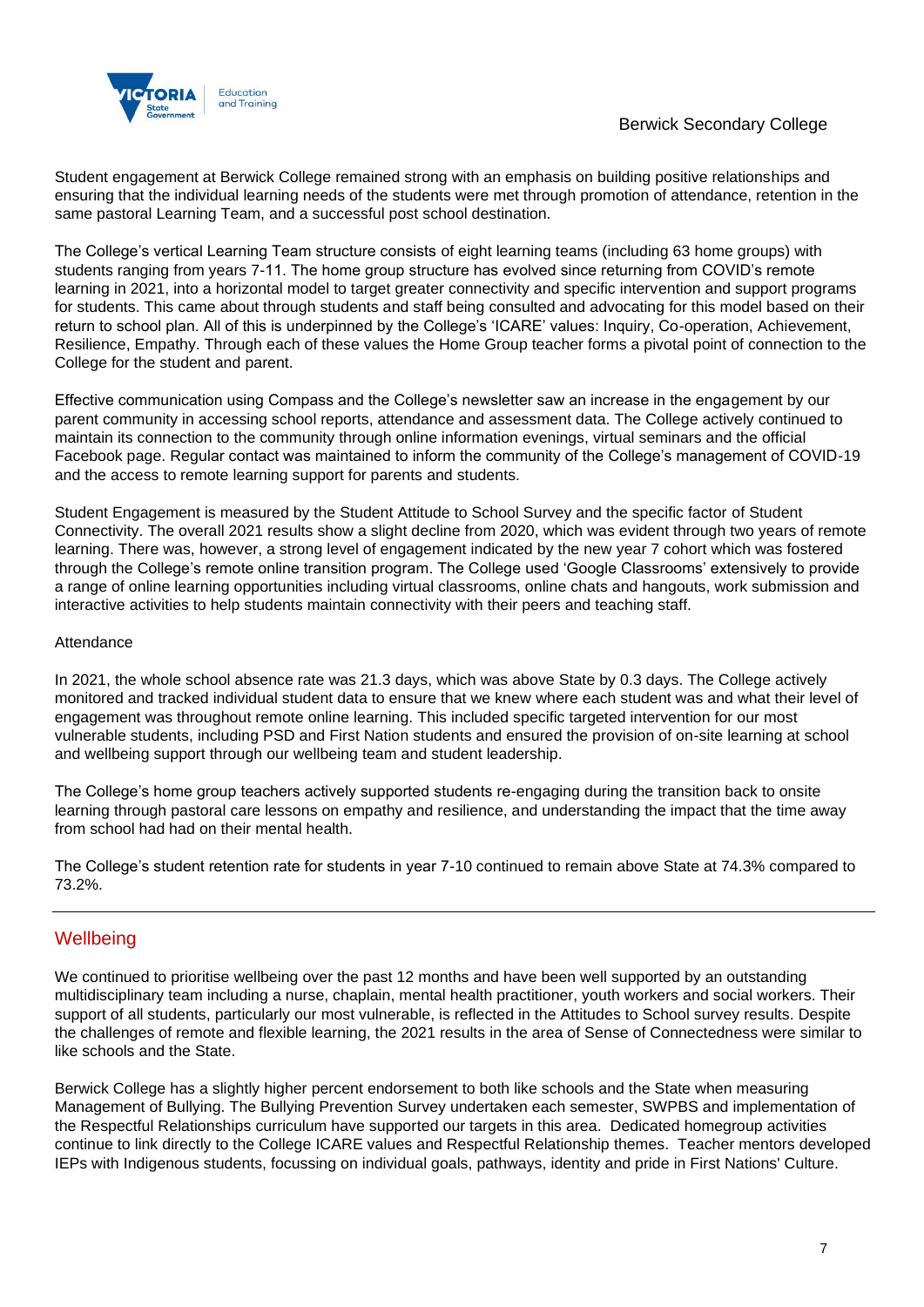

Parent satisfaction, according to the Parent Opinion Survey, indicated pleasing results, achieving over 70% positive endorsement which was equal to the State mean. Feedback from parents during remote and flexible learning was also overwhelmingly positive.

In 2022 we will increase provision of service providers to effectively respond to the health, social and emotional needs of students and provide professional learning opportunities aimed at building parents' and staff knowledge to effectively respond to student health and wellbeing needs.

Staff satisfaction, according to the School Staff Survey, has been identified as an area to focus on as results were lower than the state and below 50% positive endorsement.

### Finance performance and position

In 2021, Berwick College maintained a sustainable financial position with an operating surplus of \$7,597. This is primarily due to the savings made during remote learning where the demand for CRT staff required by the College reduced. We also reduced the cost of subjects for families as some educational resources for students were not required during on-line learning. The surplus allowed the College to upgrade out-dated classroom equipment and resources, as well as improve facilities across the College.

All College bank accounts maintained a sustainable balance and did not go into overdraft during the year. In 2022, the College expects a challenging financial year with the amendments to Parent Payment Policy, but will aim to be in a break-even financial position by the end of the year.

> **For more detailed information regarding our school please visit our website at <https://www.berwickcollege.vic.edu.au/>**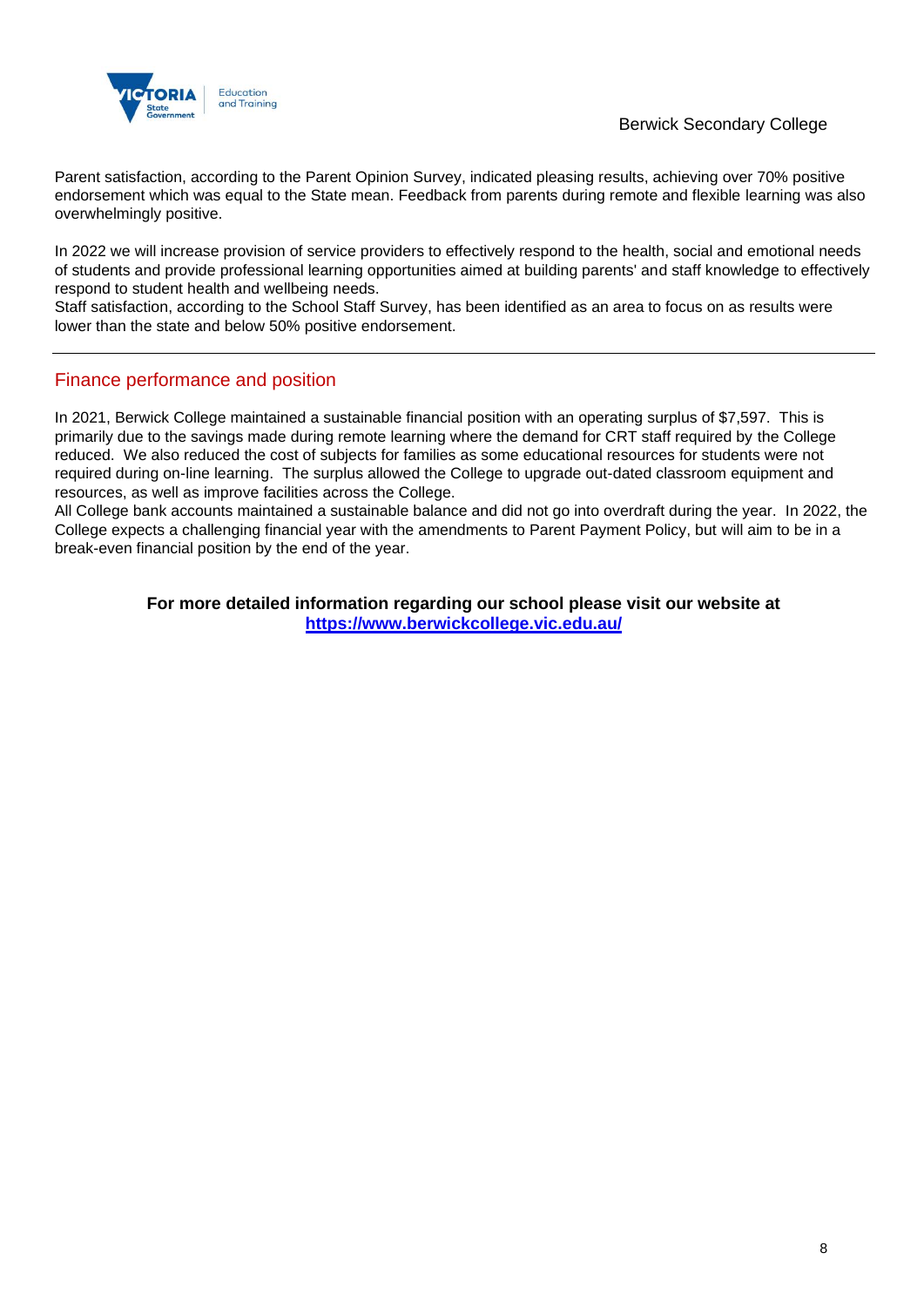

# **Performance Summary**

The Performance Summary for government schools provides an overview of how this school is contributing to the objectives of the Education State and how it compares to other Victorian government schools.

All schools work in partnership with their school community to improve outcomes for children and young people. Sharing this information with parents and the wider school community helps to support community engagement in student learning, a key priority of the Framework for Improving Student Outcomes.

Refer to the 'How to read the Annual Report' section for help on how to interpret this report.

## SCHOOL PROFILE

#### **Enrolment Profile**

A total of 1664 students were enrolled at this school in 2021, 802 female and 862 male.

10 percent of students had English as an additional language and 1 percent were Aboriginal or Torres Strait Islander.

#### **Overall Socio-Economic Profile**

The overall school's socio-economic profile is based on the school's Student Family Occupation and Education index (SFOE).

SFOE is a measure of socio-educational disadvantage of a school, based on educational and employment characteristics of the parents/carers of students enrolled at the school. Possible SFOE band values are: Low, Low-Medium, Medium and High. A 'Low' band represents a low level of socio-educational disadvantage, a 'High' band represents a high level of socio-educational disadvantage.

This school's SFOE band value is: Low - Medium

#### **Parent Satisfaction Summary**

The percent endorsement by parents on their school satisfaction level, as reported in the annual Parent Opinion Survey.

Percent endorsement indicates the percent of positive responses (agree or strongly agree) from parents who responded to the survey.



#### **School Staff Survey**

The percent endorsement by staff on School Climate, as reported in the annual School Staff Survey.

Percent endorsement indicates the percent of positive responses (agree or strongly agree) from staff who responded to the survey. Data is suppressed for schools with three or less respondents to the survey for confidentiality reasons.

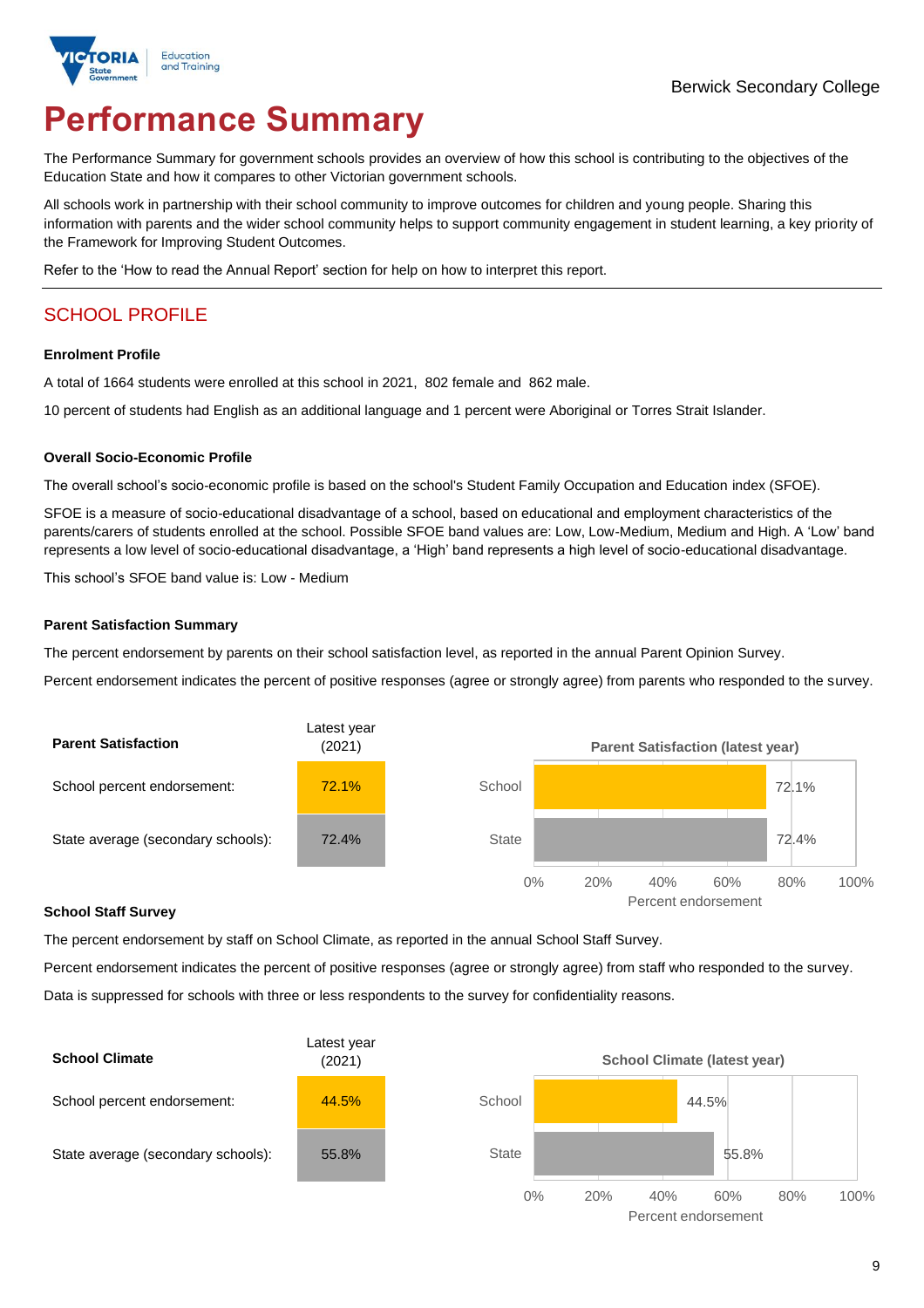

## ACHIEVEMENT

*Key: 'Similar Schools' are a group of Victorian government schools that are like this school, taking into account the school's socioeconomic background of students, the number of non-English speaking students and the size and location of the school.*

#### **Teacher Judgement of student achievement**

Percentage of students working at or above age expected standards in English and Mathematics.



| <b>Mathematics</b><br>Years 7 to 10                               | Latest year<br>(2021) |  |
|-------------------------------------------------------------------|-----------------------|--|
| School percent of students at or above age<br>expected standards: | 91.3%                 |  |
| Similar Schools average:                                          | 72.0%                 |  |
| State average:                                                    | 65.3%                 |  |

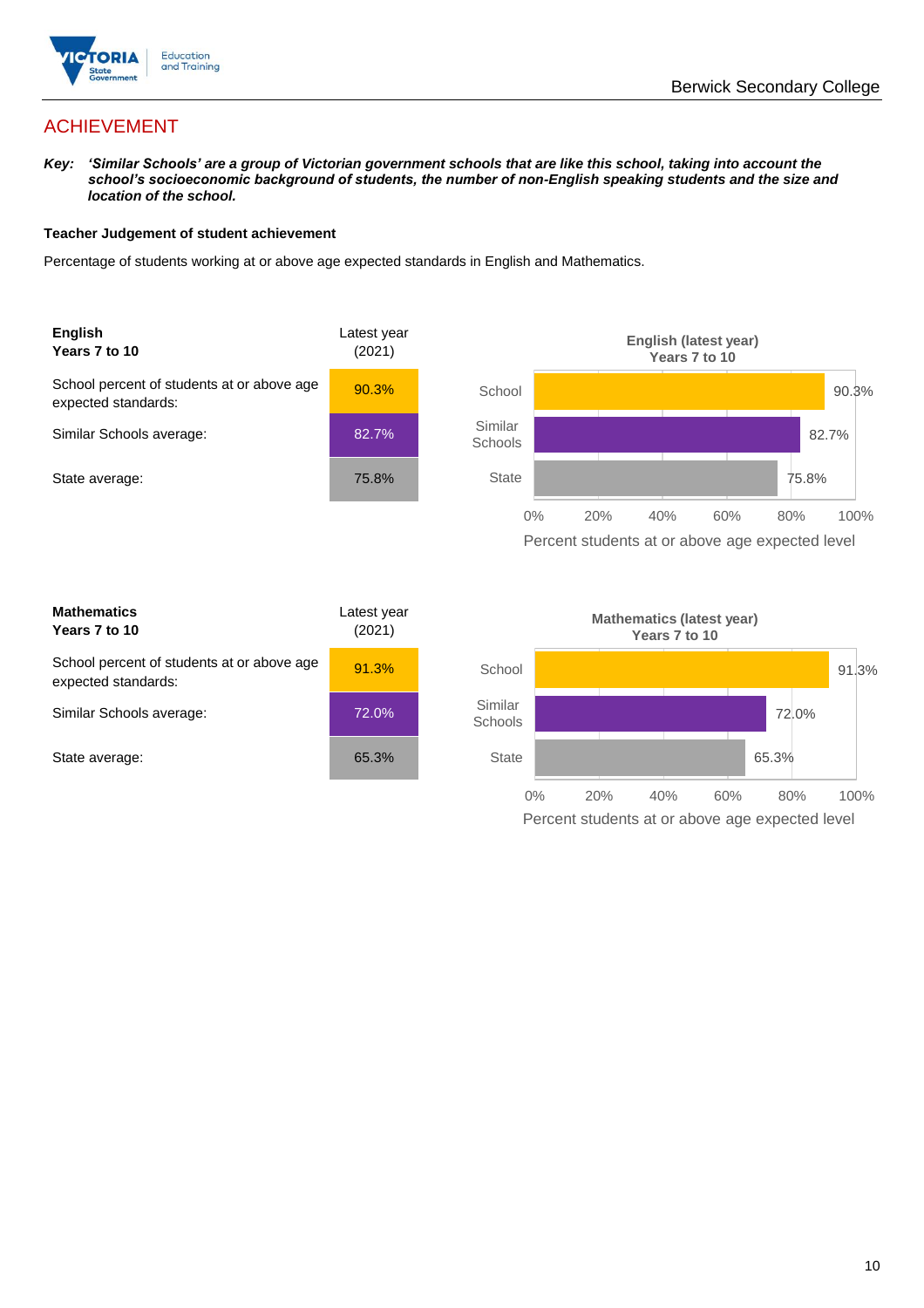

## ACHIEVEMENT (continued)

*Key: 'Similar Schools' are a group of Victorian government schools that are like this school, taking into account the school's socioeconomic background of students, the number of non-English speaking students and the size and location of the school.*

#### **NAPLAN**

Percentage of students in the top three bands of testing in NAPLAN.

Note: NAPLAN tests were not conducted in 2020, hence the 4-year average is the average of 2018, 2019 and 2021 data.

| Reading<br>Year 7                                 | Latest year<br>(2021) | 4-year<br>average |                    | <b>NAPLAN Reading (latest year)</b><br>Year <sub>7</sub>  |            |      |
|---------------------------------------------------|-----------------------|-------------------|--------------------|-----------------------------------------------------------|------------|------|
| School percent of students in<br>top three bands: | 62.4%                 | 59.9%             | School             |                                                           | 62.4%      |      |
| Similar Schools average:                          | 62.1%                 | 61.2%             | Similar<br>Schools |                                                           | 62.1%      |      |
| State average:                                    | 55.2%                 | 54.8%             | <b>State</b>       |                                                           | 55.2%      |      |
|                                                   |                       |                   | $0\%$              | 40%<br>20%<br>Percent of students in top three bands      | 60%<br>80% | 100% |
| <b>Reading</b><br>Year 9                          | Latest year<br>(2021) | 4-year<br>average |                    | <b>NAPLAN Reading (latest year)</b><br>Year 9             |            |      |
| School percent of students in<br>top three bands: | 37.6%                 | 43.1%             | School             | 37.6%                                                     |            |      |
| Similar Schools average:                          | 45.9%                 | 48.0%             | Similar<br>Schools |                                                           | 45.9%      |      |
| State average:                                    | 43.9%                 | 45.9%             | <b>State</b>       |                                                           | 43.9%      |      |
|                                                   |                       |                   | $0\%$              | 20%<br>40%<br>Percent of students in top three bands      | 60%<br>80% | 100% |
| <b>Numeracy</b><br>Year <sub>7</sub>              | Latest year<br>(2021) | 4-year<br>average |                    | <b>NAPLAN Numeracy (latest year)</b><br>Year <sub>7</sub> |            |      |
| School percent of students in<br>top three bands: | 61.3%                 | 61.5%             | School             |                                                           | 61.3%      |      |
| Similar Schools average:                          | 61.7%                 | 61.5%             | Similar<br>Schools |                                                           | 61.7%      |      |
| State average:                                    | 55.2%                 | 55.3%             | <b>State</b>       |                                                           | 55.2%      |      |
|                                                   |                       |                   | $0\%$              | 20%<br>40%<br>Percent of students in top three bands      | 60%<br>80% | 100% |
| <b>Numeracy</b><br>Year 9                         | Latest year<br>(2021) | 4-year<br>average |                    | <b>NAPLAN Numeracy (latest year)</b><br>Year 9            |            |      |
| School percent of students in<br>top three bands: | 44.9%                 | 50.0%             | School             |                                                           | 44.9%      |      |
| Similar Schools average:                          | 47.4%                 | 49.5%             | Similar<br>Schools |                                                           | 47.4%      |      |
| State average:                                    | 45.0%                 | 46.8%             | <b>State</b>       |                                                           | 45.0%      |      |
|                                                   |                       |                   | $0\%$              | 20%<br>40%<br>Percent of students in top three bands      | 80%<br>60% | 100% |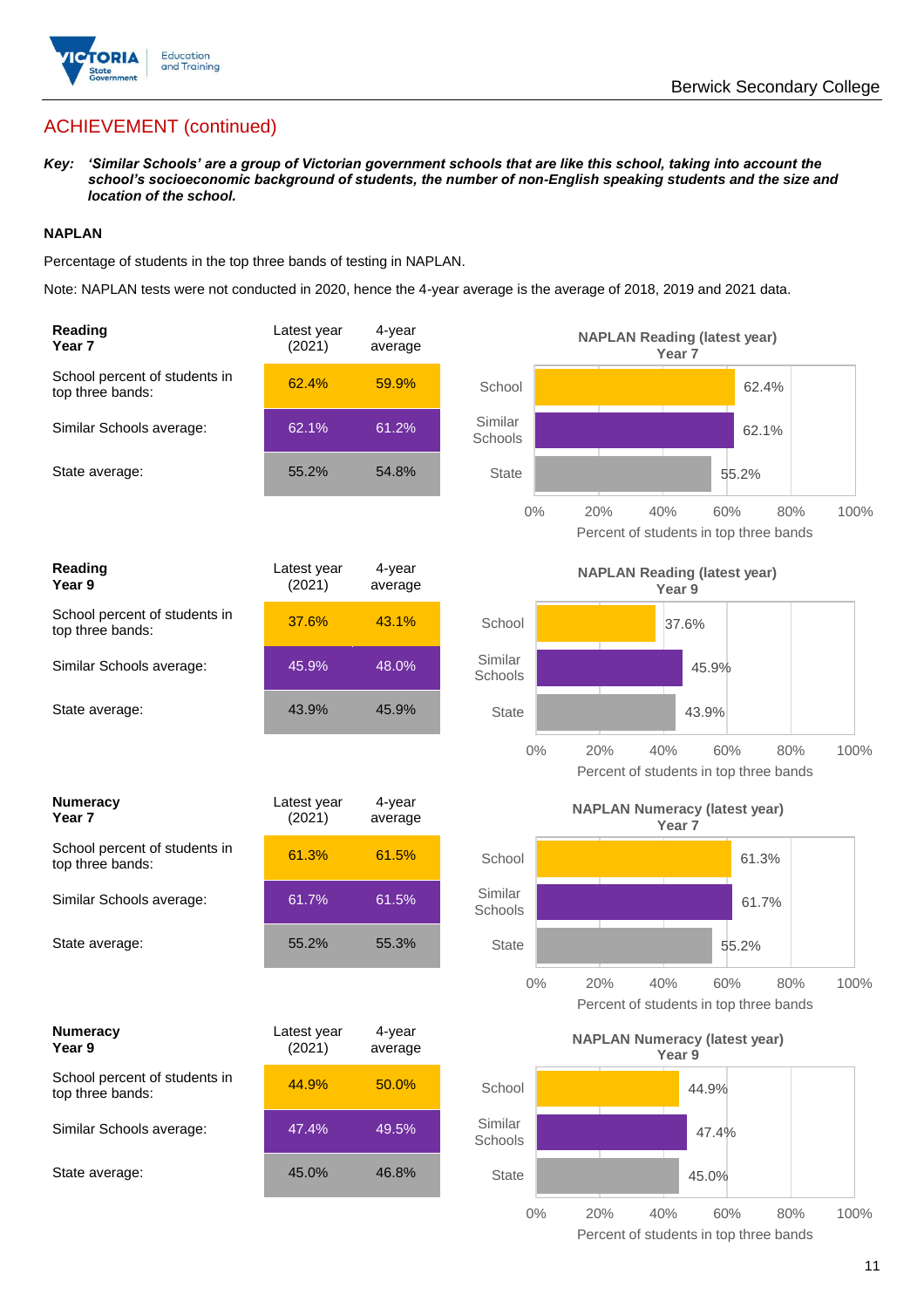

## ACHIEVEMENT (continued)

#### **NAPLAN Learning Gain**

NAPLAN learning gain is determined by comparing a student's current year result relative to the results of all 'similar' Victorian students (i.e., students in all sectors in the same year level who had the same score two years prior). If the current year result is in the top 25 percent, their gain level is categorised as 'High'; middle 50 percent is 'Medium'; bottom 25 percent is 'Low'.

#### **Learning Gain Year 5 (2019) to Year 7 (2021)**



#### **Learning Gain Year 7 (2019) to Year 9 (2021)**

|                             | Low<br>Gain | Medium<br>Gain | High<br>Gain | High Gain<br>(Similar<br>Schools) |                            |
|-----------------------------|-------------|----------------|--------------|-----------------------------------|----------------------------|
| Reading:                    | 28%         | 45%            | 27%          | 24%                               | 100%                       |
| Numeracy:                   | 27%         | 51%            | 22%          | 23%                               | 80%                        |
| Writing:                    | 28%         | 54%            | 18%          | 22%                               | Percent of students<br>60% |
| Spelling:                   | 30%         | 49%            | 21%          | 22%                               | 40%                        |
| Grammar and<br>Punctuation: | 26%         | 53%            | 21%          | 23%                               | 20%                        |
|                             |             |                |              |                                   | 0%                         |

**NAPLAN Learning Gain (latest year) Year 7 - Year 9**

**N** Low Gain **Medium Gain E** High Gain

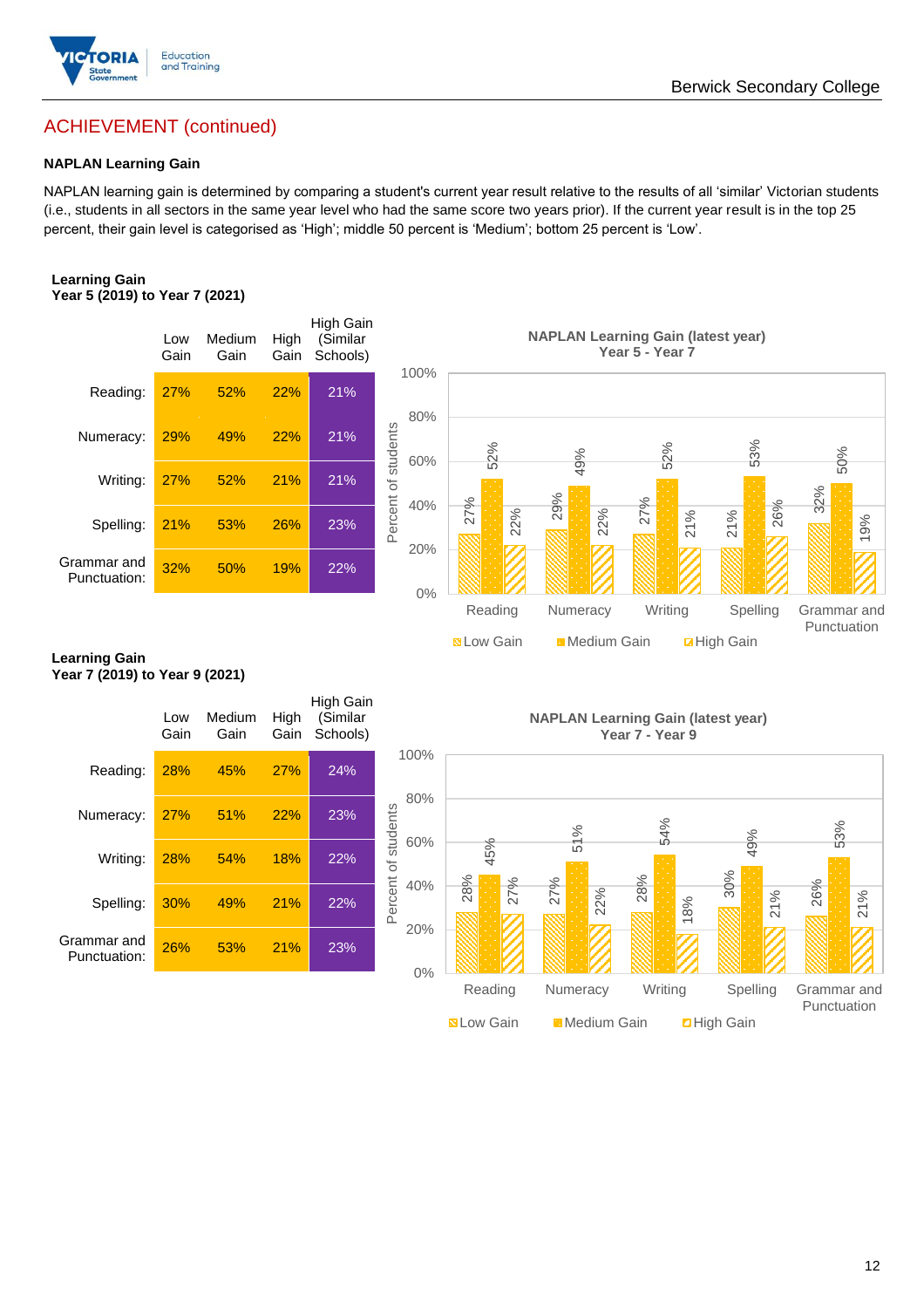

## ACHIEVEMENT (continued)

#### **Victorian Certificate of Education (VCE)**

Mean study score from all VCE subjects undertaken by students at this school. This includes all Unit 3 and 4 studies (including those completed in Year 11) and any VCE VET studies awarded a study score.

The maximum student study score is 50 and the state-wide mean (including government and non-government schools) is set at 30.



\* *Due to COVID-19, there may be some under-reporting of VET completed competencies from schools due to students still completing outstanding 2021 VET units in 2022.*

## ENGAGEMENT

*Key: 'Similar Schools' are a group of Victorian government schools that are like this school, taking into account the school's socioeconomic background of students, the number of non-English speaking students and the size and location of the school.*

#### **Average Number of Student Absence Days**

Absence from school can impact on students' learning. Common reasons for non-attendance include illness and extended family holidays. Absence and attendance data in 2020 and 2021 may have been influenced by local COVID-19.



Average number of absence days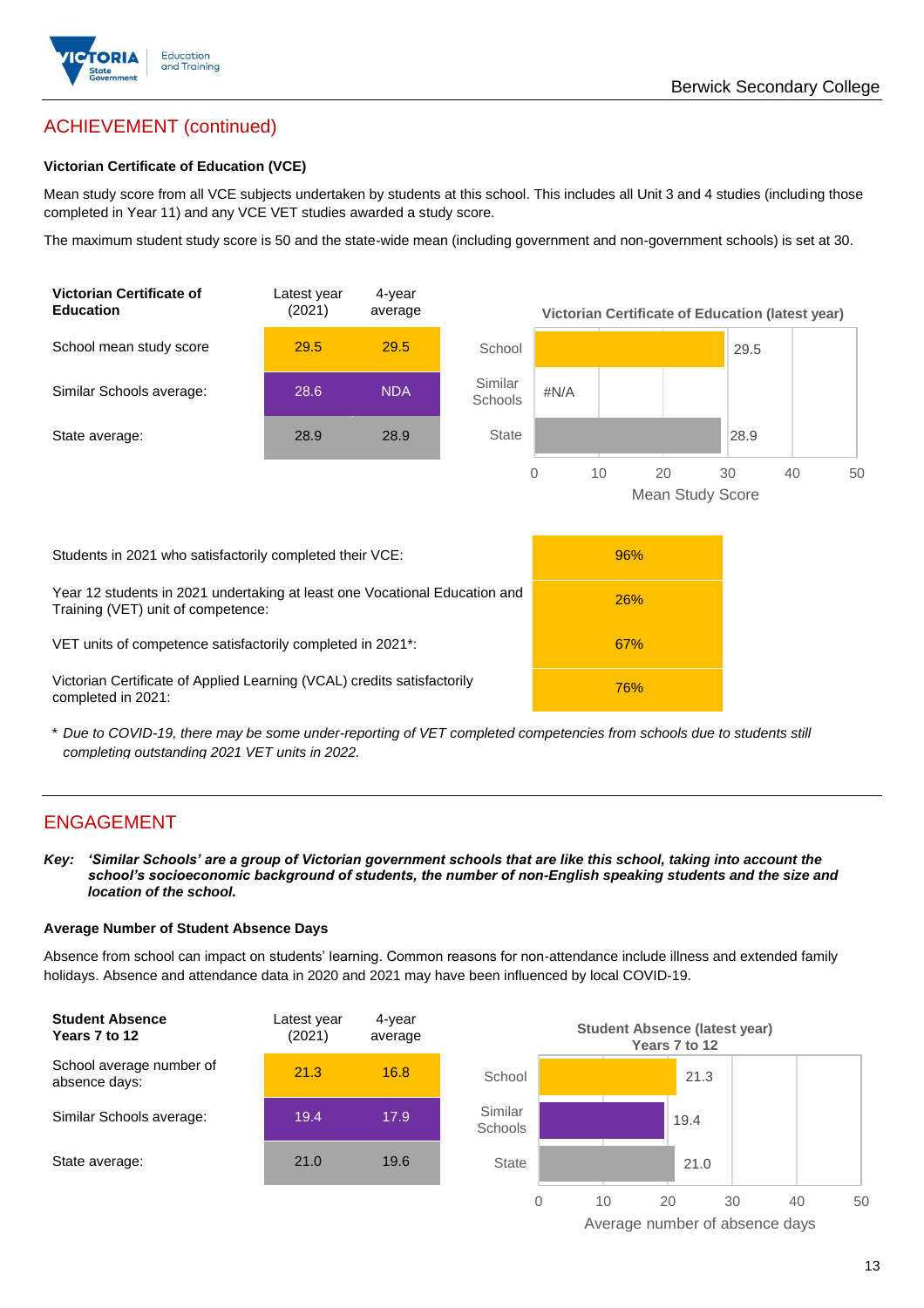

## ENGAGEMENT (continued)

#### **Attendance Rate (latest year)**

|                                             | Year 7 | Year 8 | Year 9 | Year 10 | Year 11 | Year 12 |
|---------------------------------------------|--------|--------|--------|---------|---------|---------|
| Attendance Rate by year level<br>$(2021)$ : | 91%    | 90%    | 89%    | 87%     | 88%     | 91%     |

#### **Student Retention**

Percentage of Year 7 students who remain at the school through to Year 10.



#### **Students exiting to further studies or full-time employment**

Percentage of students from Years 10 to 12 going on to further studies or full-time employment.

Note: This measure refers to data from the year when students exited the school. Data excludes destinations recorded as 'Unknown'.



Percent of students with positive destinations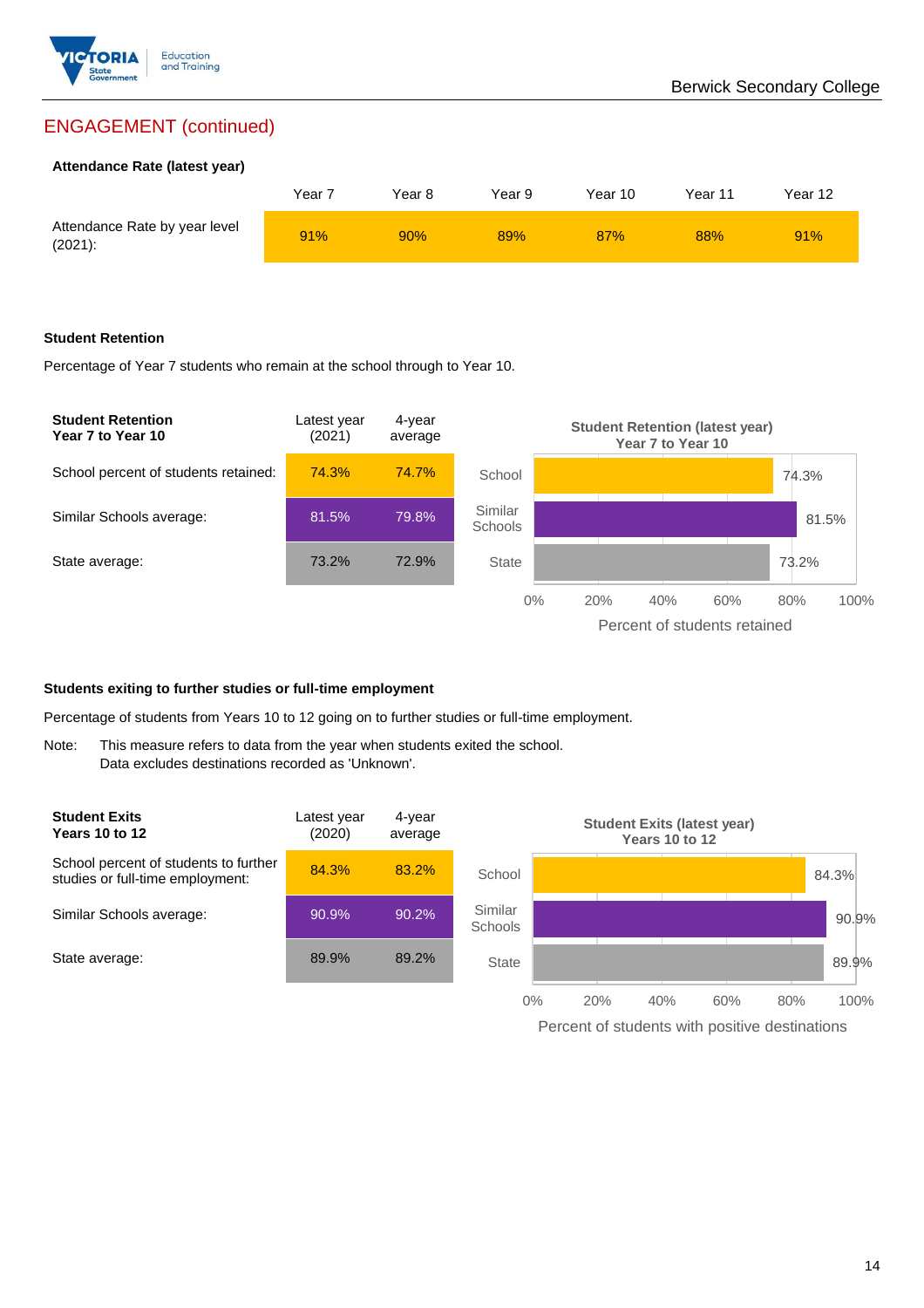



## **WELLBEING**

*Key: 'Similar Schools' are a group of Victorian government schools that are like this school, taking into account the school's socioeconomic background of students, the number of non-English speaking students and the size and location of the school.*

#### **Student Attitudes to School – Sense of Connectedness**

The percent endorsement on Sense of Connectedness factor, as reported in the Attitudes to School Survey completed annually by Victorian government school students, indicates the percent of positive responses (agree or strongly agree).



*Due to lower participation rates, differences in the timing of the survey/length of survey period and the general impact of Covid19 across 2020 and 2021, data are often not comparable with previous years or within similar school groups. Care should be taken when interpreting these results.*



#### **Student Attitudes to School – Management of Bullying**

The percent endorsement on Management of Bullying factor, as reported in the Attitudes to School Survey completed annually by Victorian government school students, indicates the percent of positive responses (agree or strongly agree).

| <b>Management of Bullying</b><br>Years 7 to 12 | Latest year<br>(2021) | 4-year<br>average |  |
|------------------------------------------------|-----------------------|-------------------|--|
| School percent endorsement:                    | 54.1%                 | 57.5%             |  |
| Similar Schools average:                       | 53.6%                 | 57.7%             |  |
| State average:                                 | 53.3%                 | 56.8%             |  |

*Due to lower participation rates, differences in the timing of the survey/length of survey period and the general impact of Covid19 across 2020 and 2021, data are often not comparable with previous years or within similar school groups. Care should be taken when interpreting these results.*

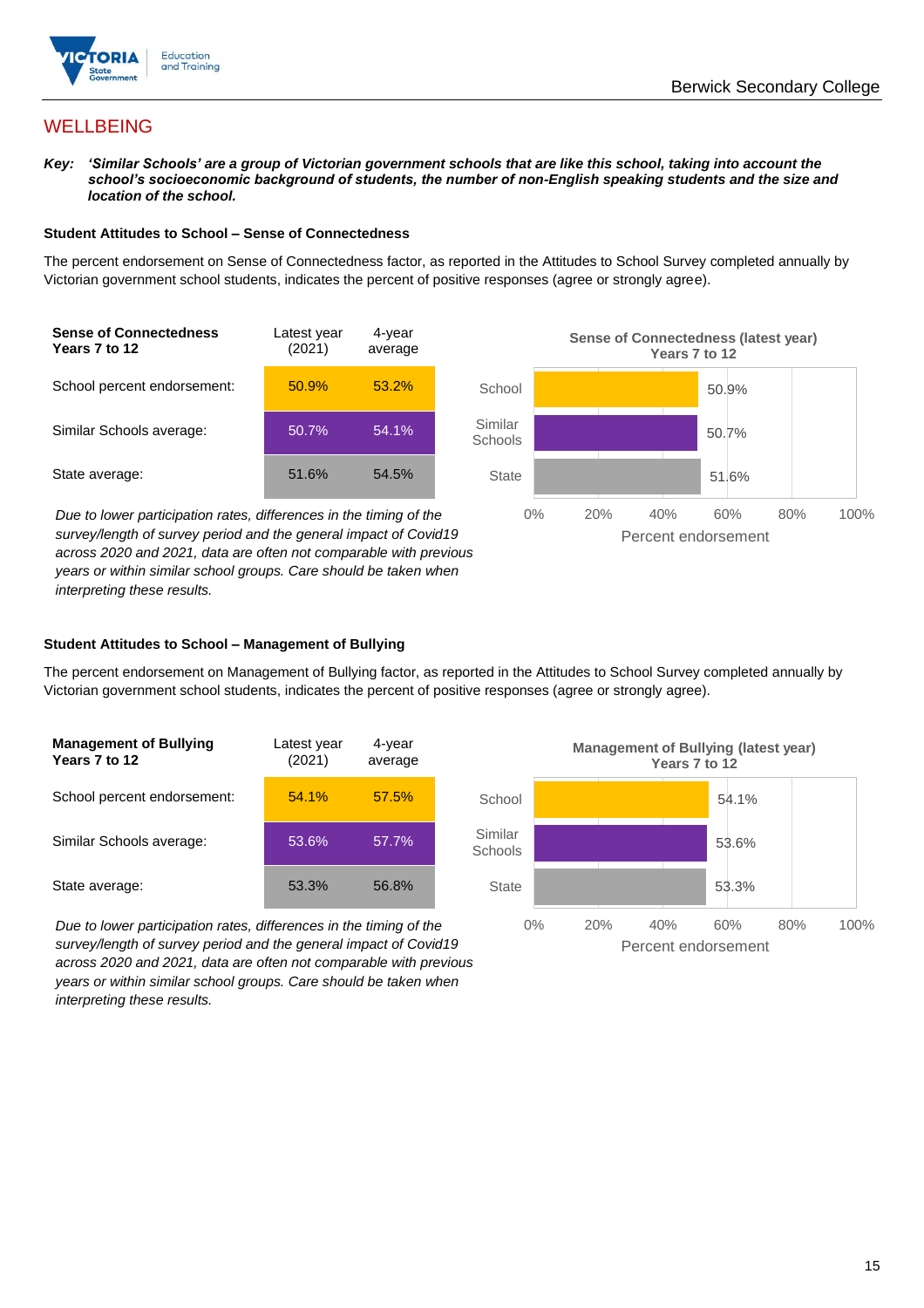

# **Financial Performance and Position**

FINANCIAL PERFORMANCE - OPERATING STATEMENT SUMMARY FOR THE YEAR ENDING 31 DECEMBER, 2021

| <b>Revenue</b>                  | <b>Actual</b> |
|---------------------------------|---------------|
| <b>Student Resource Package</b> | \$16,727,771  |
| Government Provided DET Grants  | \$2,134,284   |
| Government Grants Commonwealth  | \$0           |
| Government Grants State         | \$9,800       |
| Revenue Other                   | \$262,946     |
| <b>Locally Raised Funds</b>     | \$866,651     |
| <b>Capital Grants</b>           | \$0           |
| <b>Total Operating Revenue</b>  | \$20,001,453  |

| Equity $1$                                          | <b>Actual</b> |
|-----------------------------------------------------|---------------|
| Equity (Social Disadvantage)                        | \$227,342     |
| Equity (Catch Up)                                   | \$80,732      |
| <b>Transition Funding</b>                           | \$0           |
| Equity (Social Disadvantage - Extraordinary Growth) | \$0           |
| <b>Equity Total</b>                                 | \$308,074     |

| <b>Expenditure</b>                    | <b>Actual</b> |
|---------------------------------------|---------------|
| Student Resource Package <sup>2</sup> | \$16,677,455  |
| Adjustments                           | \$0           |
| <b>Books &amp; Publications</b>       | \$10,650      |
| Camps/Excursions/Activities           | \$219,083     |
| <b>Communication Costs</b>            | \$39,423      |
| Consumables                           | \$535,417     |
| Miscellaneous Expense <sup>3</sup>    | \$158,482     |
| <b>Professional Development</b>       | \$42,021      |
| Equipment/Maintenance/Hire            | \$472,569     |
| <b>Property Services</b>              | \$63,087      |
| Salaries & Allowances <sup>4</sup>    | \$1,097,955   |
| <b>Support Services</b>               | \$463,792     |
| Trading & Fundraising                 | \$16,041      |
| Motor Vehicle Expenses                | \$29,787      |
| Travel & Subsistence                  | \$0           |
| <b>Utilities</b>                      | \$112,622     |
| <b>Total Operating Expenditure</b>    | \$19,938,384  |
| <b>Net Operating Surplus/-Deficit</b> | \$63,068      |
| <b>Asset Acquisitions</b>             | ( \$4, 914)   |

(1) The equity funding reported above is a subset of the overall revenue reported by the school.

(2) Student Resource Package Expenditure figures are as of 10 Mar 2022 and are subject to change during the reconciliation process.

(3) Miscellaneous Expenses include bank charges, administration expenses, insurance and taxation charges.

(4) Salaries and Allowances refers to school-level payroll.